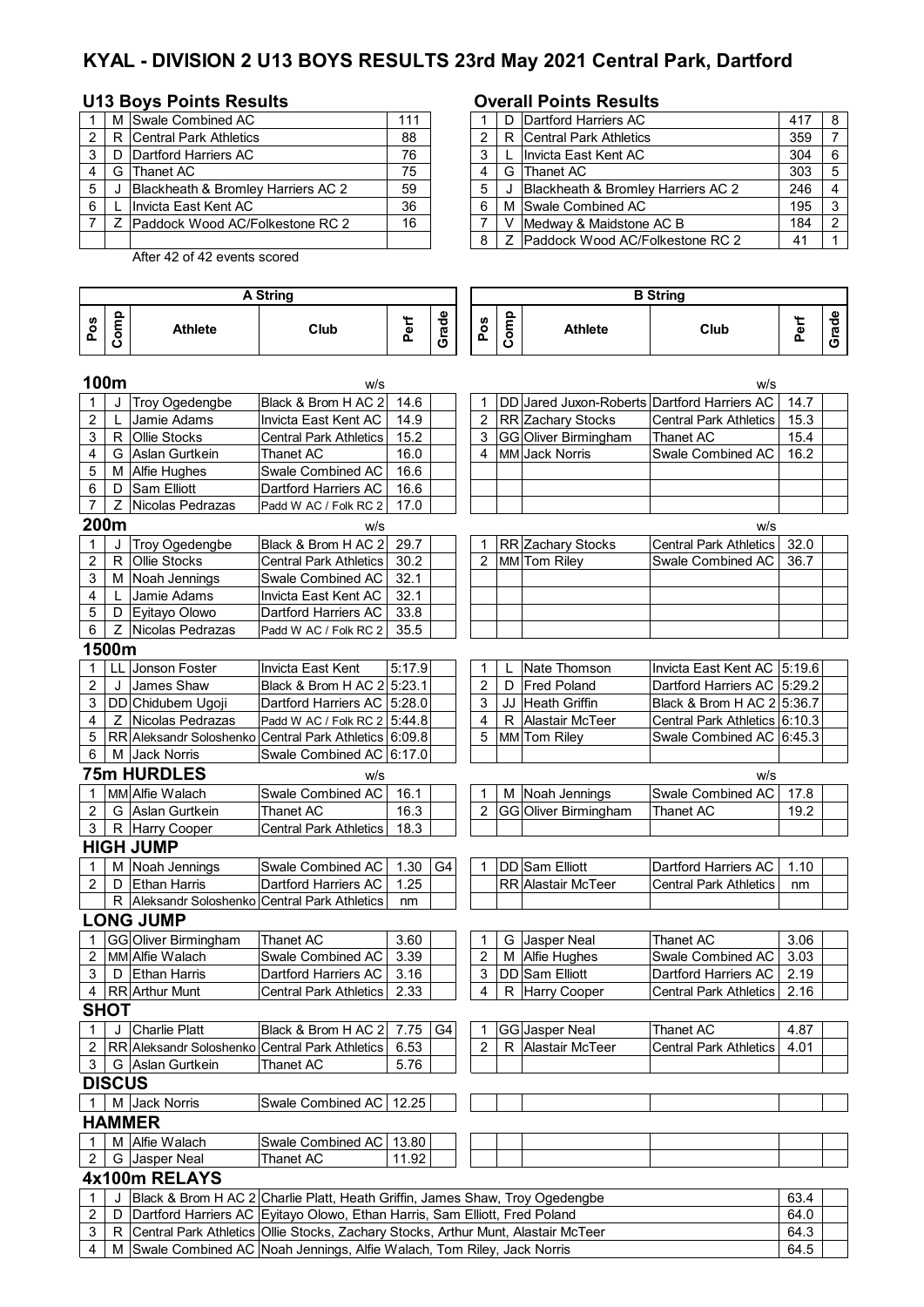# **KYAL - DIVISION 2 U15 BOYS RESULTS 23rd May 2021 Central Park, Dartford**

## **U15 Boys Points Results Overall Points Results**

|   |   | Blackheath & Bromley Harriers AC 2 | 70 |   | D Dartford Harriers AC             |
|---|---|------------------------------------|----|---|------------------------------------|
|   | D | Dartford Harriers AC               | 64 |   | R Central Park Athletics           |
| ຈ |   | R Central Park Athletics           | 62 | ົ | Invicta East Kent AC               |
|   |   | IMedway & Maidstone AC B           | 45 |   | G Thanet AC                        |
| 5 |   | Invicta East Kent AC               | 32 | 5 | Blackheath & Bromley Harriers AC 2 |
|   |   | M Swale Combined AC                | 27 | 6 | M Swale Combined AC                |
|   |   |                                    |    |   | Medway & Maidstone AC B            |
|   |   |                                    |    | я | Paddock Wood AC/Folkestone RC 2    |

|       | Blackheath & Bromley Harriers AC 2 | 70 |  | D Dartford Harriers AC             | 417 | 8  |
|-------|------------------------------------|----|--|------------------------------------|-----|----|
| 2 I D | Dartford Harriers AC               | 64 |  | R Central Park Athletics           | 359 |    |
| R     | Central Park Athletics             | 62 |  | L Invicta East Kent AC             | 304 | -6 |
|       | Medway & Maidstone AC B            | 45 |  | G Thanet AC                        | 303 | 5  |
|       | Invicta East Kent AC               | 32 |  | Blackheath & Bromley Harriers AC 2 | 246 |    |
|       | M Swale Combined AC                | 27 |  | M Swale Combined AC                | 195 | 3  |
|       |                                    |    |  | V Medway & Maidstone AC B          | 184 | ົ  |
|       |                                    |    |  | Z Paddock Wood AC/Folkestone RC 2  | 41  |    |

After 42 of 42 events scored

|                |               |                                                                                     | <b>A String</b>               |        |       |                |      |                            | <b>B</b> String               |      |       |  |  |
|----------------|---------------|-------------------------------------------------------------------------------------|-------------------------------|--------|-------|----------------|------|----------------------------|-------------------------------|------|-------|--|--|
| Pos            | Comp          | <b>Athlete</b>                                                                      | Club                          | Perf   | Grade | Pos            | Comp | <b>Athlete</b>             | Club                          | Perf | Grade |  |  |
| 100m           |               |                                                                                     | w/s                           |        |       |                |      |                            | w/s                           |      |       |  |  |
| 1              | J             | David Dare                                                                          | Black & Brom H AC 2           | 12.6   |       |                | JJ   | David Ikuesan              | Black & Brom H AC 2           | 12.8 |       |  |  |
| $\overline{c}$ | L             | Joshua Thomas-Wright                                                                | Invicta East Kent AC          | 12.9   |       | $\overline{2}$ |      | DD Ty Cooper               | Dartford Harriers AC          | 13.0 |       |  |  |
| 3              | V             | Joel Shakespeare                                                                    | Med & Maid AC B               | 13.5   |       | 3              |      | <b>RR</b> Harrison Brookes | <b>Central Park Athletics</b> | 14.5 |       |  |  |
| 4              | D             | Danye Ekwuozor                                                                      | Dartford Harriers AC          | 13.6   |       | 4              |      | LL Joseph Gormley          | Invicta East Kent AC          | 14.8 |       |  |  |
| 5              |               | R Rylee Duffy                                                                       | <b>Central Park Athletics</b> | 15.3   |       | 5              |      | VV Lennon Franklin         | Med & Maid AC B               | 15.4 |       |  |  |
| 300m           |               |                                                                                     |                               |        |       |                |      |                            |                               |      |       |  |  |
| $\mathbf 1$    | L             | <b>Matthew Cook</b>                                                                 | Invicta East Kent AC          | 40.6   | G4    | 1              |      | <b>RR</b> Jake Greenwood   | <b>Central Park Athletics</b> | 48.7 |       |  |  |
| $\overline{c}$ | J             | Hendri Verster                                                                      | Black & Brom H AC 2           | 43.4   |       | $\overline{2}$ | LL.  | Joseph Gormley             | Invicta East Kent AC          | 50.1 |       |  |  |
| 3              | V             | Joel Shakespeare                                                                    | Med & Maid AC B               | 45.4   |       | 3              |      | <b>VV</b> Lennon Franklin  | Med & Maid AC B               | 52.5 |       |  |  |
| 4              | D             | Jevan Odelade                                                                       | Dartford Harriers AC          | 49.4   |       | 4              |      | <b>DD</b> Perran Goodwin   | Dartford Harriers AC          | 53.6 |       |  |  |
| 5              |               | R Rylee Duffy                                                                       | <b>Central Park Athletics</b> | 50.9   |       | 5              |      | MM Owen Gosling            | Swale Combined AC             | 59.0 |       |  |  |
| 6              |               | M Evan Gosling                                                                      | Swale Combined AC             | 54.5   |       |                |      |                            |                               |      |       |  |  |
|                | 1500m         |                                                                                     |                               |        |       |                |      |                            |                               |      |       |  |  |
| 1              | V             | <b>Riley Maisey</b>                                                                 | Med & Maid AC B               | 4:47.9 |       |                |      | <b>RR</b> Harrison Brookes | Central Park Athletics 5:09.4 |      |       |  |  |
| 2              | R.            | Jake Greenwood                                                                      | Central Park Athletics 5:04.9 |        |       |                |      |                            |                               |      |       |  |  |
| 3              |               | J Ryan Tran                                                                         | Black & Brom H AC 2 5:51.3    |        |       |                |      |                            |                               |      |       |  |  |
|                |               | <b>LONG JUMP</b>                                                                    |                               |        |       |                |      |                            |                               |      |       |  |  |
|                | $\cdot$       | <b>Harrison Vallins</b>                                                             | Black & Brom H AC 2           | 4.26   |       |                |      |                            |                               |      |       |  |  |
| 2              |               | DD Liam Mordue                                                                      | Dartford Harriers AC          | 3.34   |       |                |      |                            |                               |      |       |  |  |
| $\mathbf{3}$   |               | <b>VV</b> Lennon Franklin                                                           | Med & Maid AC B               | 3.11   |       |                |      |                            |                               |      |       |  |  |
| <b>SHOT</b>    |               |                                                                                     |                               |        |       |                |      |                            |                               |      |       |  |  |
| $\mathbf 1$    |               | <b>DD</b> Nasharn Luis                                                              | Dartford Harriers AC          | 5.72   |       | 1              | D.   | Liam Mordue                | Dartford Harriers AC          | 5.14 |       |  |  |
|                | <b>HAMMER</b> |                                                                                     |                               |        |       |                |      |                            |                               |      |       |  |  |
| $\mathbf 1$    |               | M Noah Elliott                                                                      | Swale Combined AC             | 8.05   |       |                |      |                            |                               |      |       |  |  |
|                | <b>RELAYS</b> |                                                                                     |                               |        |       |                |      |                            |                               |      |       |  |  |
|                | 4x100m        |                                                                                     |                               |        |       |                |      |                            |                               |      |       |  |  |
| 1              | J             | Black & Brom H AC 2 David Dare, David Ikuesan, Hendri Verster, Harrison Vallins     |                               |        |       |                |      |                            |                               | 50.9 |       |  |  |
| $\overline{c}$ |               | D Dartford Harriers AC Jevan Odelade, Nasharn Luis, Ty Cooper, Danye Ekwuozor       |                               |        |       |                |      |                            |                               | 54.6 |       |  |  |
| 3              |               | R Central Park Athletics Rylee Duffy, Harrison Brookes, Felix Noble, Jake Greenwood |                               |        |       |                |      |                            |                               | 60.5 |       |  |  |
| 4              |               | M Swale Combined AC Aidan Billen, Evan Gosling, Owen Gosling, Noah Elliott          |                               |        |       |                |      |                            |                               | 68.3 |       |  |  |
|                | $Av$ 200m     |                                                                                     |                               |        |       |                |      |                            |                               |      |       |  |  |

**4x300m**

|  | Black<br>$\Lambda$ $\cap$<br>- Brom | Vallins<br>Dare.<br>Verster<br>Harrison<br>David<br>David<br>. Ikuesan<br>Hendri                  | 3:08.          |  |
|--|-------------------------------------|---------------------------------------------------------------------------------------------------|----------------|--|
|  | Athletics<br>Park<br>raı            | Outfv<br><b>Noble</b><br>Jake<br><b>Harrison</b><br><b>Brookes</b><br>Felix<br>Greenwood<br>Rvlee | חפי<br>. J.JU. |  |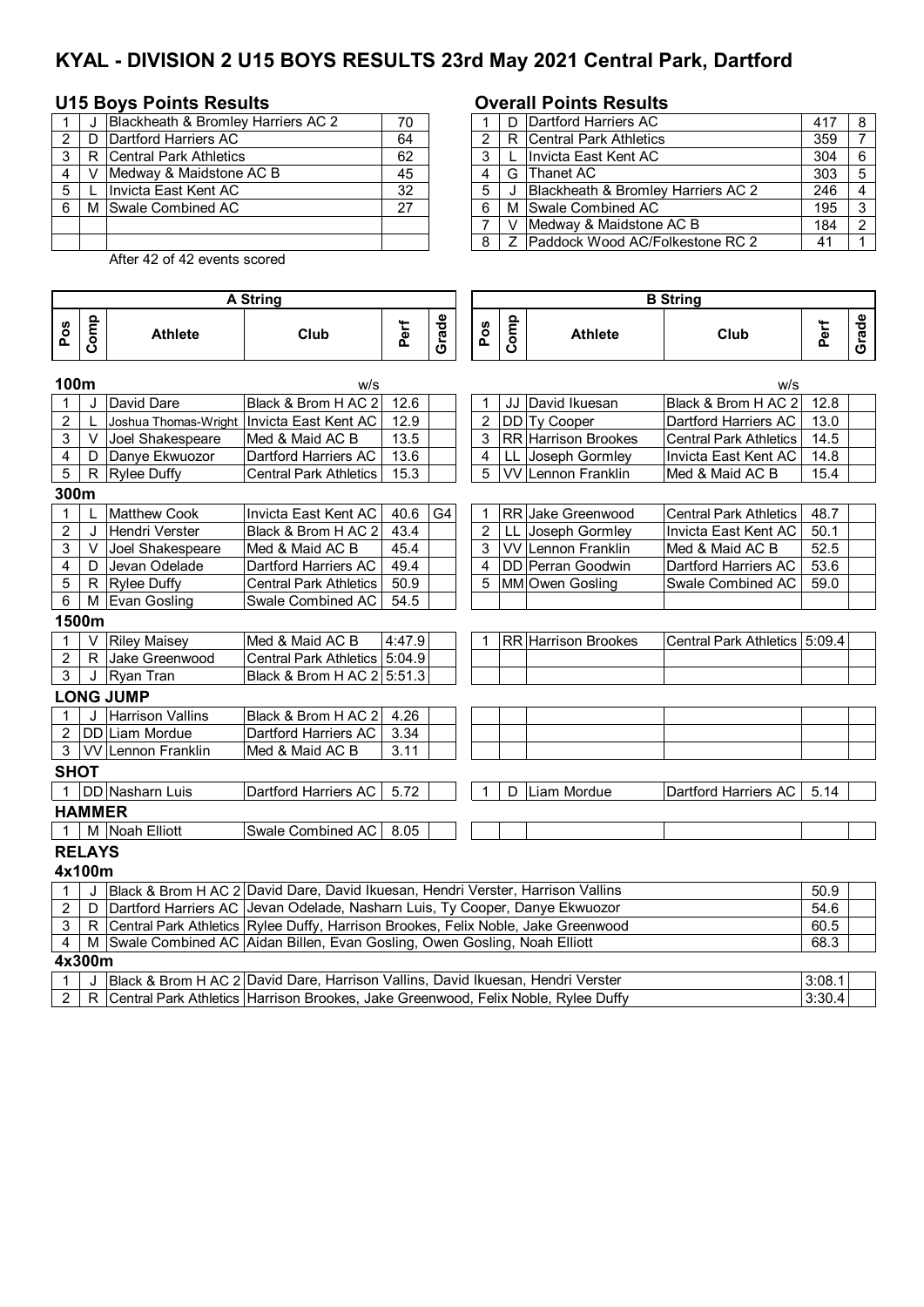# **KYAL - DIVISION 2 U13 GIRLS RESULTS 23rd May 2021 Central Park, Dartford**

## **U13 Girls Points Results Overall Points Results**

|   |   | Dartford Harriers AC                          | 122 |   | D Dartford Harriers AC                         |
|---|---|-----------------------------------------------|-----|---|------------------------------------------------|
|   |   | Ilnvicta East Kent AC                         | 107 |   | R Central Park Athletics                       |
|   |   | R Central Park Athletics                      | 104 |   | L Invicta East Kent AC                         |
|   | G | <b>Thanet AC</b>                              | 81  |   | G Thanet AC                                    |
| 5 |   | <b>Blackheath &amp; Bromley Harriers AC 2</b> | 46  | 5 | <b>IBlackheath &amp; Bromlev Harriers AC 2</b> |
|   |   | M Swale Combined AC                           | 37  |   | M Swale Combined AC                            |
|   |   | Medway & Maidstone AC B                       | 12  |   | V IMedway & Maidstone AC B                     |
|   |   |                                               |     |   | 8   Z Paddock Wood AC/Folkestone RC 2          |

|                |   |                                    |     |  | o voitui i viitto itoogitto        |     |     |
|----------------|---|------------------------------------|-----|--|------------------------------------|-----|-----|
|                |   | D Dartford Harriers AC             | 122 |  | D Dartford Harriers AC             | 417 |     |
| 2              |   | Invicta East Kent AC               | 107 |  | R Central Park Athletics           | 359 |     |
| 3 I            |   | R Central Park Athletics           | 104 |  | Ilnvicta East Kent AC              | 304 | - 6 |
| 4              |   | G Thanet AC                        | 81  |  | G Thanet AC                        | 303 |     |
| 5              |   | Blackheath & Bromley Harriers AC 2 | 46  |  | Blackheath & Bromley Harriers AC 2 | 246 |     |
| 6              | м | Swale Combined AC                  | 37  |  | M Swale Combined AC                | 195 |     |
| $\overline{ }$ |   | V IMedway & Maidstone AC B         | 12  |  | Medway & Maidstone AC B            | 184 |     |
|                |   |                                    |     |  | Z Paddock Wood AC/Folkestone RC 2  | 41  |     |

After 42 of 42 events scored

| $\bullet$<br>௨<br>௨<br>ے<br><b>S</b><br><b>S</b><br>Ο<br><b>Athlete</b><br><b>Athlete</b><br>Club<br>-<br>Club<br>$\overline{\mathbf{a}}$<br>C)<br>ത<br>-<br>.<br>п.<br>п.<br>-<br>ъ |   | . Strina | <b>B</b> String |   |  |  |  |  |                         |  |
|--------------------------------------------------------------------------------------------------------------------------------------------------------------------------------------|---|----------|-----------------|---|--|--|--|--|-------------------------|--|
|                                                                                                                                                                                      | ن |          |                 | ত |  |  |  |  | $\omega$<br>О<br>w<br>ט |  |

| 75m<br>w/s<br>w/s |                |                                                                                  |                                                              |        |                |                |    |                          |                               |        |  |
|-------------------|----------------|----------------------------------------------------------------------------------|--------------------------------------------------------------|--------|----------------|----------------|----|--------------------------|-------------------------------|--------|--|
| 1                 | R              | Amelia McShane                                                                   | <b>Central Park Athletics</b>                                | 10.8   | G <sub>3</sub> | 1              |    | RR Jayda Lemmie          | <b>Central Park Athletics</b> | 11.6   |  |
| $\overline{2}$    | G              | Ismae Abomeli                                                                    | Thanet AC                                                    | 10.9   | G <sub>4</sub> | $\overline{c}$ |    | DD Hannah Odelade        | Dartford Harriers AC          | 12.0   |  |
| 3                 | L              | Layla Forrest                                                                    | Invicta East Kent AC                                         | 10.9   | G <sub>4</sub> | 3              |    | <b>GG</b> Beatrice Eaton | <b>Thanet AC</b>              | 12.3   |  |
| 4                 | D              | Hope Martin                                                                      | Dartford Harriers AC                                         | 11.5   |                | 4              |    | LL Maxence Viltart       | Invicta East Kent             | 13.1   |  |
| 5                 | V              | Sienna Gratwick                                                                  | Med & Maid AC B                                              | 12.1   |                |                |    |                          |                               |        |  |
| 6                 | J              | Maya Al Faisal                                                                   | Black & Brom H AC 2                                          | 12.1   |                |                |    |                          |                               |        |  |
| $\overline{7}$    | М              | Ocèane Argivier                                                                  | Swale Combined AC                                            | 12.9   |                |                |    |                          |                               |        |  |
| 150m              |                |                                                                                  |                                                              |        |                |                |    |                          |                               |        |  |
| 1                 | R              | Amelia McShane                                                                   | <b>Central Park Athletics</b>                                | 21.5   | G4             | 1              |    | GG Isla Muroz-Wood       | Thanet AC                     | 23.4   |  |
| $\overline{2}$    | G              | Ismae Abomeli                                                                    | Thanet AC                                                    | 21.8   | G4             | $\overline{2}$ |    | <b>DD</b> Hannah Odelade | <b>Dartford Harriers AC</b>   | 25.1   |  |
| 3                 | L              | Gracie Lawton                                                                    | Invicta East Kent AC                                         | 22.6   |                | 3              |    | RR Lilly Hanna           | <b>Central Park Athletics</b> | 25.2   |  |
| 4                 | D              | Hope Martin                                                                      | Dartford Harriers AC                                         | 23.3   |                | 4              |    | LL Jacqueline Drew       | <b>Invicta East Kent</b>      | 26.6   |  |
| 5                 | V              | Sienna Gratwick                                                                  | Med & Maid AC B                                              | 24.1   |                |                |    |                          |                               |        |  |
| 6                 | J              | Maya Al Faisal                                                                   | Black & Brom H AC 2                                          | 25.1   |                |                |    |                          |                               |        |  |
| $\overline{7}$    | M              | Ocèane Argivier                                                                  | Swale Combined AC                                            | 27.5   |                |                |    |                          |                               |        |  |
|                   | 1200m          |                                                                                  |                                                              |        |                |                |    |                          |                               |        |  |
| 1                 |                | Lois Baisley                                                                     | Invicta East Kent AC   4:29.6                                |        |                | 1              | JJ | Rowan Pearson            | Black & Brom H AC 2   4:41.5  |        |  |
| $\overline{2}$    | J              | Abigail Williams                                                                 | Black & Brom H AC 2   4:36.5                                 |        |                | 2              |    | DD Daisy Roberts         | Dartford Harriers AC   4:54.9 |        |  |
| 3                 |                | R Rose Speakman                                                                  | Central Park Athletics 4:48.3                                |        |                | 3              |    | RR Naomi Brown           | Central Park Athletics 4:58.8 |        |  |
| 4                 |                | G Isla Muroz-Wood                                                                | Thanet AC                                                    | 4:50.5 |                | 4              |    | <b>GGEIIa Cameron</b>    | <b>Thanet AC</b>              | 5:00.2 |  |
| 5                 |                | M Emilia Stevens                                                                 | Swale Combined AC 4:55.5                                     |        |                |                |    |                          |                               |        |  |
| 6                 |                | D Natasha Lloyd                                                                  | Dartford Harriers AC 4:59.5                                  |        |                |                |    |                          |                               |        |  |
|                   |                | 70m HURDLES                                                                      | w/s                                                          |        |                |                |    |                          | w/s                           |        |  |
| 1                 |                | M Emilia Stevens                                                                 | <b>Swale Combined AC</b>                                     | 14.8   |                |                |    |                          |                               |        |  |
| $\overline{2}$    | D              | Laetitia Tene                                                                    | Dartford Harriers AC                                         | 14.9   |                |                |    |                          |                               |        |  |
|                   |                | <b>HIGH JUMP</b>                                                                 |                                                              |        |                |                |    |                          |                               |        |  |
| 1                 |                | Layla Forrest                                                                    | Invicta East Kent AC                                         | 1.20   |                |                |    | RR Edith Martin          | <b>Central Park Athletics</b> | nm     |  |
| 2                 | D              | Virtue Anthony-David Dartford Harriers AC                                        |                                                              | 1.10   |                |                |    | GG Ismae Abomeli         | <b>Thanet AC</b>              | nm     |  |
| 3                 |                | G Isla Muroz-Wood                                                                | <b>Thanet AC</b>                                             | 1.10   |                |                |    |                          |                               |        |  |
| 4                 |                | R Lilly Hanna                                                                    | <b>Central Park Athletics</b>                                | 1.05   |                |                |    |                          |                               |        |  |
|                   |                | <b>LONG JUMP</b>                                                                 |                                                              |        |                |                |    |                          |                               |        |  |
| 1                 | D              | Chikamso Ugoji                                                                   | Dartford Harriers AC                                         | 3.67   |                | 1              |    | JJ Hissa Al Faisal       | Black & Brom H AC 2           | 3.12   |  |
| $\boldsymbol{2}$  | J              | Maya Al Faisal                                                                   | Black & Brom H AC 2                                          | 3.66   |                | $\overline{2}$ |    | LL Niamh Gavin           | Invicta East Kent AC          | 3.08   |  |
| 3                 |                | <b>Gracie Lawton</b>                                                             | Invicta East Kent AC                                         | 3.60   |                | 3              |    | <b>DD</b> Ruby Unsworth  | Dartford Harriers AC          | 3.00   |  |
| 4                 | м              | <b>Emilia Stevens</b>                                                            | Swale Combined AC                                            | 3.30   |                | 4              |    | MM Ocèane Argivier       | Swale Combined AC             | 2.98   |  |
| 5                 | G              | Ella Cameron                                                                     | <b>Thanet AC</b>                                             | 2.91   |                | 5              |    | <b>GG</b> Beatrice Eaton | <b>Thanet AC</b>              | 2.39   |  |
| 6                 |                | RR Lilly Hanna                                                                   | <b>Central Park Athletics</b>                                | 2.50   |                | 6              |    | R India Hornett          | <b>Central Park Athletics</b> | 1.96   |  |
| <b>SHOT</b>       |                |                                                                                  |                                                              |        |                |                |    |                          |                               |        |  |
| 1                 |                | DD Maya Esope                                                                    | Dartford Harriers AC                                         | 6.88   | G4             | 1              | D  | <b>Hope Martin</b>       | Dartford Harriers AC          | 5.54   |  |
| 2                 | L              | Niamh Gavin                                                                      | Invicta East Kent AC                                         | 5.29   |                | 2              | LL | <b>Yasmine Castle</b>    | Invicta East Kent AC          | 5.03   |  |
| $\overline{3}$    |                | R Rose Speakman                                                                  | <b>Central Park Athletics</b>                                | 3.17   |                | 3              |    | RR Naomi Brown           | <b>Central Park Athletics</b> | 2.38   |  |
|                   | <b>DISCUS</b>  |                                                                                  |                                                              |        |                |                |    |                          |                               |        |  |
| $\overline{1}$    |                | DD Maya Esope                                                                    | Dartford Harriers AC                                         | 9.44   |                |                | D  | Dakotah Coulter          | Dartford Harriers AC          | disg   |  |
|                   | <b>JAVELIN</b> |                                                                                  |                                                              |        |                |                |    |                          |                               |        |  |
| 1                 |                | LL Yasmine Castle                                                                | Invicta East Kent AC                                         | 11.99  |                |                |    | Niamh Gavin              | Invicta East Kent AC          | 9.65   |  |
| 2                 |                | DD Maya Esope                                                                    | Dartford Harriers AC   10.38                                 |        |                | 2              |    | RR Rose Speakman         | Central Park Athletics        | 4.37   |  |
| 3                 |                | R Naomi Brown                                                                    | <b>Central Park Athletics</b>                                | 6.10   |                |                | D  | Dakotah Coulter          | Dartford Harriers AC          | disq   |  |
| 4                 |                | G Ella Cameron                                                                   | Thanet AC                                                    | nm     |                |                |    |                          |                               |        |  |
|                   |                | 4x100m RELAYS                                                                    |                                                              |        |                |                |    |                          |                               |        |  |
| 1                 | G              | Thanet AC                                                                        | Ella Cameron, Isla Muroz-Wood, Beatrice Eaton, Ismae Abomeli |        |                |                |    |                          |                               | 62.4   |  |
| 2                 | R              | Central Park Athletics Amelia McShane, Lilly Hanna, Edith Martin, Jayda Lemmie   |                                                              |        |                |                |    |                          |                               | 63.9   |  |
|                   |                |                                                                                  |                                                              |        |                |                |    |                          |                               | 64.0   |  |
| 3                 |                | Invicta East Kent AC Gracie Lawton, Layla Forrest, Lois Baisley, Maxence Viltart |                                                              |        |                |                |    |                          |                               |        |  |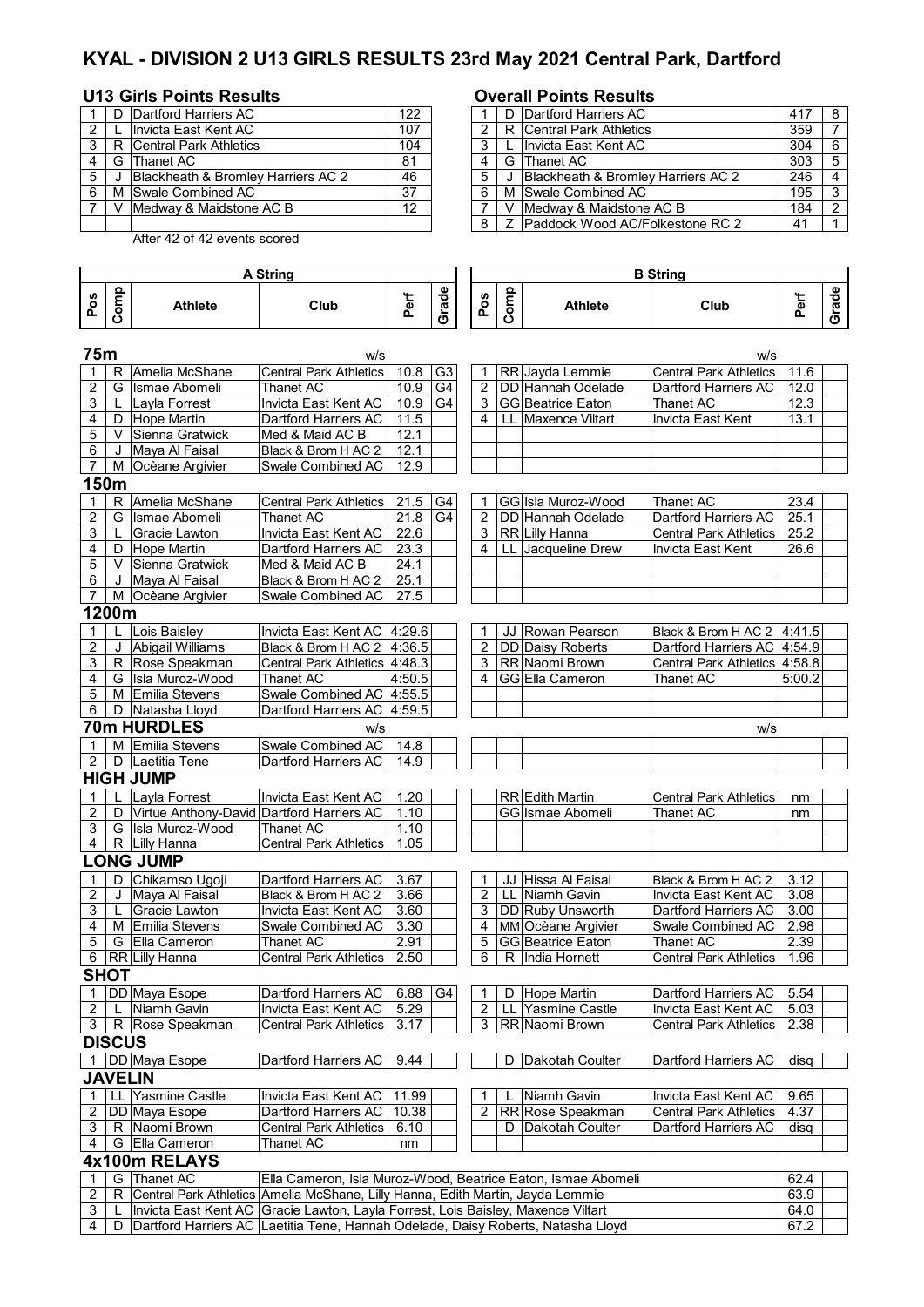## **KYAL - DIVISION 2 U15 GIRLS RESULTS 23rd May 2021 Central Park, Dartford**

### **U15 Girls Points Results Overall Points Results**

|   | G  | Thanet AC                                     | 132 |    | D Dartford Harriers AC             |
|---|----|-----------------------------------------------|-----|----|------------------------------------|
|   | D. | Dartford Harriers AC                          | 130 |    | R Central Park Athletics           |
| 3 |    | Invicta East Kent AC                          | 124 | 3  | Invicta East Kent AC               |
|   |    | Medway & Maidstone AC B                       | 102 | 4  | G Thanet AC                        |
| 5 | R  | <b>Central Park Athletics</b>                 | 80  | 5  | Blackheath & Bromley Harriers AC 2 |
| 6 |    | <b>Blackheath &amp; Bromley Harriers AC 2</b> | 46  | -6 | M Swale Combined AC                |
|   |    |                                               |     |    | V Medway & Maidstone AC B          |
|   |    |                                               |     | 8  | Z Paddock Wood AC/Folkestone RC 2  |

After 42 of 42 events scored

### **Pos Comp Athlete Club Perf Grade Pos Comp Athlete Club Perf Grade 100m** w/s w/s Darcie Maple Invicta East Kent AC | 13.2 | G4 | | 1 | VV Grace Akindeji Med & Maid AC B | 14.3 2 G Lily-Ann Showers Thanet AC 13.3 G4 2 DD Isabella Amartey Dartford Harriers AC 14.5 3 | D | Zara Okoroafor | Dartford Harriers AC | 13.7 | | | | 3 | RR Aisha Amao | Central Park Athletics | 14.9 4 | V | Lauren Springham | Med & Maid AC B | 13.9 | | | 4 | LL | Jenna Humphreys | Invicta East Kent AC | 15.1 5 J Eniola Ayeni Black & Brom H AC 2 14.3 | 5 JJ Keira Oluchi Nwaozoh Black & Brom H AC 2 15.2<br>6 R Grace Ogunmola Central Park Athletics 16.0 | 6 GG Lola Brett | Thanet AC | 15.5 6 R Grace Ogunmola Central Park Athletics 16.0 6 GG Lola Brett Thanet AC 15.5 **300m** 1 G Poppy Rowland-Hill Thanet AC 143.2 G2 1 GG Lily-Ann Showers Thanet AC 45.0 G4<br>2 LL Darcie Maple 1nvicta East Kent AC 45.6 G4 2 LL Jenna Humphreys Invicta East Kent AC 47.3 2 L Darcie Maple Invicta East Kent AC 45.6 G4 2 LL Jenna Humphreys Invicta East Kent AC<br>3 V Sophie Stratford Med & Maid AC B 50.0 3 VV Jada-Rose Oladele Med & Maid AC B 3 V Sophie Stratford Med & Maid AC B 50.0 3 VV Jada-Rose Oladele Med & Maid AC B 48.9 4 | D Georgiana Hastie | Dartford Harriers AC | 51.4 | | | | 4 | RR Emily Summers | Central Park Athletics | 53.4 5 R Pheobe Dachtler Central Park Athletics 52.6 5 DD Brianna-Rose Ojokola Dartford Harriers AC 58.1 **1500m** 1 J Lydia Witcombe Black & Brom H AC 2 5:12.2 G4 1 JJ Amie Gould Black & Brom H AC 2 5:34.0 2 V Amber Matthews Med & Maid AC B 5:19.8 | 2 VV Lucy Malpass Med & Maid AC B 5:39.6 3 L Jessica Starck | Invicta East Kent AC 5:30.3 | 3 LL Jessica Broster | Invicta East Kent AC 5:51.5 4 D Lexie Johnson Dartford Harriers AC 5:32.5 | | | 4 | R | Imogen Bowen Central Park Athletics 6:25.1 5 RR Sienna Darby Lane Central Park Athletics 5:56.4 **75m HURDLES** w/s w/s 1 G Lily-Ann Showers Thanet AC 12.2 G2 1 GG Poppy Rowland-Hill Thanet AC 12.2 G2 2 | D | Isabella Amartey | Dartford Harriers AC | 12.9 | G4 3 | R Lilly McShane | Central Park Athletics | 15.1 **HIGH JUMP** 1 | L | Qi-Chi Upkai | Invicta East Kent AC | 1.60 | G1 | | 1 | GG | Lola Brett | Thanet AC | 1.25 2 G Harriet Edwards Thanet AC 1.25 R Lilly McShane Central Park Athletics | wd **LONG JUMP** 1 Qi-Chi Upkai Invicta East Kent AC 4.70 G4 1 DD Zara Okoroafor Dartford Harriers AC 4.18<br>1 D Isabella Amartev Dartford Harriers AC 4.51 G4 2 V Lauren Springham Med & Maid AC B 3.71 2 D Isabella Amartey Dartford Harriers AC 4.51 G4 2 V Lauren Springham Med & Maid AC B 3.71 3 VV Grace Akindeji Med & Maid AC B 4.14 3 G Harriet Edwards Thanet AC 3.50 4 GG Bethany Shimmen-Smith Thanet AC 3.60 4 LL Shaniya Anderson | Invicta East Kent AC 3.25 5 R Lilly McShane Central Park Athletics 3.37 5 J Keira Oluchi Nwaozoh Black & Brom H AC 2 3.01 6 JJ Lydia Witcombe Black & Brom H AC 2 3.19 **SHOT** 1 D Hope Still **Dartford Harriers AC 9.90 G2 1 GG Eve Seery** Thanet AC 8.48 G4 2 L Amelia Lawton | Invicta East Kent AC | 9.60 G2 | 2 DD Elleke Harris | Dartford Harriers AC | 6.14 3 | G Poppy Rowland-Hill | Thanet AC | 9.58 | G2 | 3 | LL | Imogen Castle | Invicta East Kent AC | 5.95 4 J Lydia Witcombe Black & Brom H AC 2 5.30 RR Gabriella Noreikaite Central Park Athletics nm 5 | R Pheobe Dachtler | Central Park Athletics | 4.13 **DISCUS** 1 D Hope Still **Dartford Harriers AC 25.37 G3** 1 GG Leonie Ramsamy Thanet AC 15.43 2 L Amelia Lawton | Invicta East Kent AC 24.21 G3 | 2 LL Imogen Castle | Invicta East Kent AC | 15.18 3 G Eve Seery Thanet AC 22.65 G3 3 DD Elleke Harris Dartford Harriers AC 13.50 4 V Grace Akindeji Med & Maid AC B 15.80 **JAVELIN** 1 Amelia Lawton | Invicta East Kent AC 23.16 G4 | 1 DD Brianna-Rose Ojokola Dartford Harriers AC 10.77 2 D Hope Still Dartford Harriers AC 15.73 | 2 GG Bethany Shimmen-Smith Thanet AC 9.84 3 G Leonie Ramsamy Thanet AC 13.10 3 V Sophie Stratford Med & Maid AC B 8.84 4 RR Pheobe Dachtler Central Park Athletics 11.57 | | 4 R Gabriella Noreikaite Central Park Athletics 5.00 **A String B String**

|     | G   | Thanet AC                          | 132 |  |  |  | D Dartford Harriers AC             | 417 | -8 |  |
|-----|-----|------------------------------------|-----|--|--|--|------------------------------------|-----|----|--|
| 2 I | ID. | Dartford Harriers AC               | 130 |  |  |  | R Central Park Athletics           | 359 |    |  |
| 3   |     | Invicta East Kent AC               | 124 |  |  |  | Invicta East Kent AC               | 304 | -6 |  |
| 4   |     | Medway & Maidstone AC B            | 102 |  |  |  | G Thanet AC                        | 303 | -5 |  |
| 5   | R   | Central Park Athletics             | 80  |  |  |  | Blackheath & Bromley Harriers AC 2 | 246 |    |  |
| 6   |     | Blackheath & Bromley Harriers AC 2 | 46  |  |  |  | M Swale Combined AC                | 195 | -3 |  |
|     |     |                                    |     |  |  |  | Medway & Maidstone AC B            | 184 | ົ  |  |
|     |     |                                    |     |  |  |  | Z Paddock Wood AC/Folkestone RC 2  | 41  |    |  |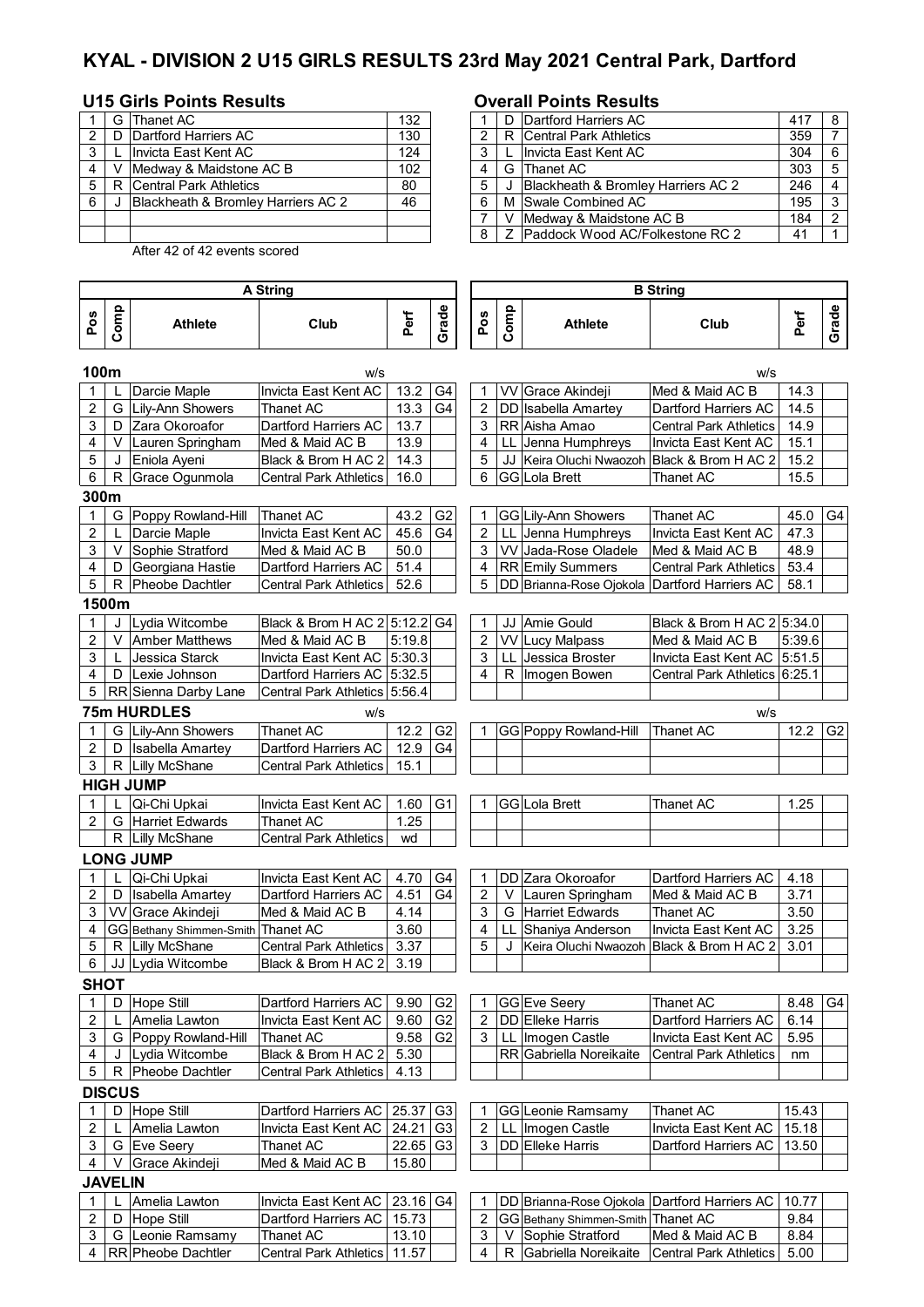|               |                                                                                       | 5   VV Heidi Hughes | Med & Maid AC B                                                                               | 9.79 |  |  | LL   | Darcie Maple | Invicta East Kent AC | nm     |  |
|---------------|---------------------------------------------------------------------------------------|---------------------|-----------------------------------------------------------------------------------------------|------|--|--|------|--------------|----------------------|--------|--|
| <b>RELAYS</b> |                                                                                       |                     |                                                                                               |      |  |  |      |              |                      |        |  |
| 4x100m        |                                                                                       |                     |                                                                                               |      |  |  |      |              |                      |        |  |
|               |                                                                                       | Med & Maid AC B     | Lauren Springham, Grace Akindeji, Amber Matthews, Lauren Springham                            |      |  |  |      |              |                      | 55.9   |  |
| 2             |                                                                                       |                     | Invicta East Kent AC Darcie Maple, Jenna Humphreys, Qi-Chi Upkai, Isla Baisley                |      |  |  |      |              |                      | 56.4   |  |
| 3             | Dartford Harriers AC Elleke Harris, Hope Still, Zara Okoroafor, Isabella Amartey<br>D |                     |                                                                                               |      |  |  | 60.5 |              |                      |        |  |
| 4             | R                                                                                     |                     | Central Park Athletics Grace Ogunmola, Aisha Amao, Michal Whyte, Pheobe Dachtler              |      |  |  |      |              |                      | 62.1   |  |
|               |                                                                                       | G Thanet AC         | Eve Seery, Harriet Edwards, Lily-Ann Showers, Poppy Rowland-Hill                              |      |  |  |      |              |                      | dnf    |  |
|               | 4x300m                                                                                |                     |                                                                                               |      |  |  |      |              |                      |        |  |
|               |                                                                                       | Med & Maid AC B     | Amber Matthews, Sophie Stratford, Jada-Rose Oladele, Heidi Hughes                             |      |  |  |      |              |                      | 3:24.7 |  |
| 2             | D                                                                                     |                     | Dartford Harriers AC Lexie Johnson, Georgiana Hastie, Brianna-Rose Ojokola, Elleke Harris     |      |  |  |      |              |                      | 3:42.8 |  |
| 3             | R                                                                                     |                     | Central Park Athletics Accalia Phelvin, Imogen Bowen, Gabriella Noreikaite, Sienna Darby Lane |      |  |  |      |              |                      | 3:57.2 |  |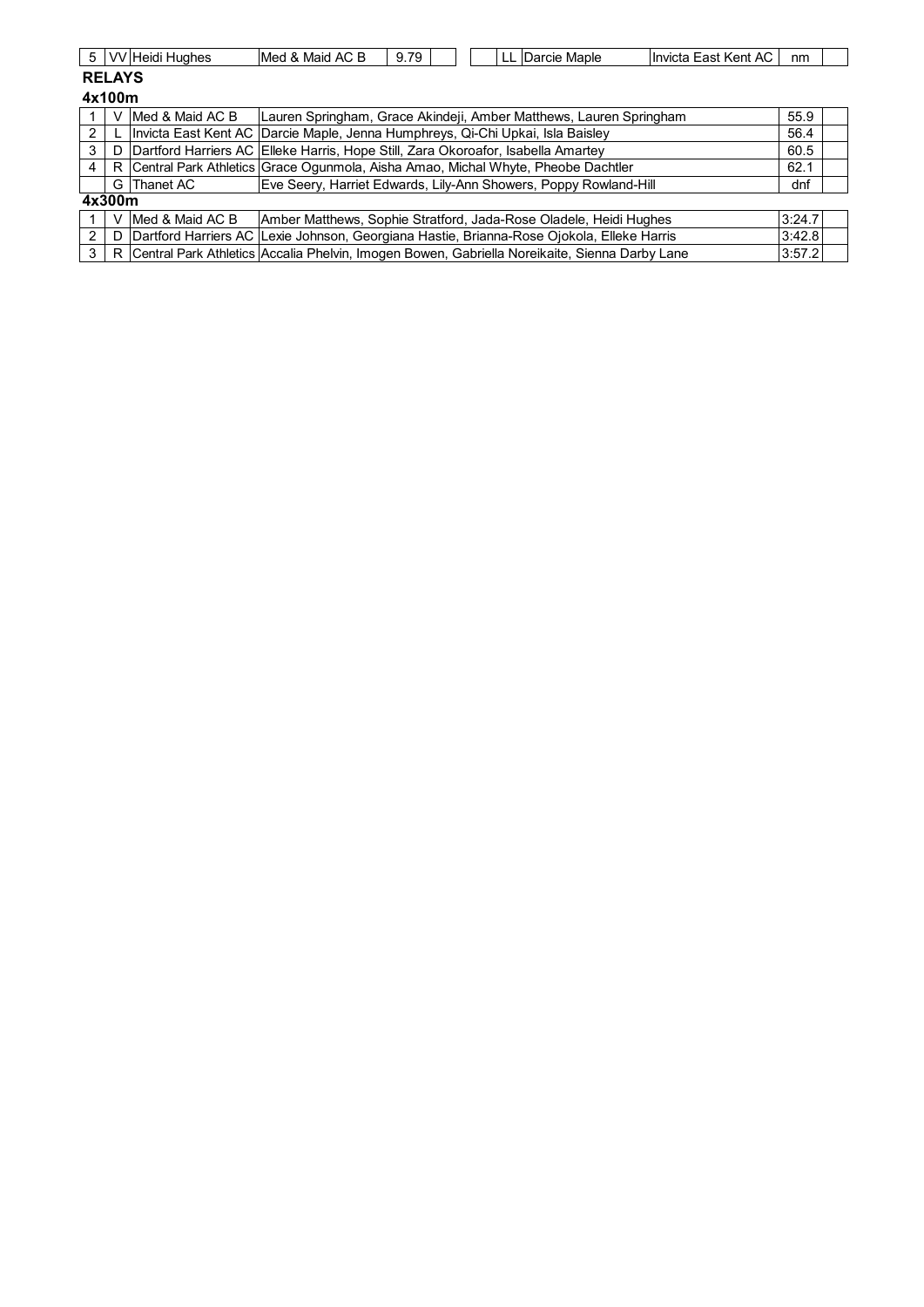| NON-SCORING RESULTS 23rd May 2021 Central Park, Dartford |                                                                             |                               |                   |       |  |  |  |
|----------------------------------------------------------|-----------------------------------------------------------------------------|-------------------------------|-------------------|-------|--|--|--|
|                                                          | <b>Athlete</b>                                                              | Club                          | Perf              | Grade |  |  |  |
| U13 Boys<br>100m<br>w/s                                  |                                                                             |                               |                   |       |  |  |  |
| 1                                                        | <b>Arthur Munt</b>                                                          | <b>Central Park Athletics</b> | $\overline{1}5.8$ |       |  |  |  |
|                                                          | 2 Tom Riley                                                                 | Swale Combined AC             | 16.8              |       |  |  |  |
| 200m                                                     |                                                                             | w/s                           |                   |       |  |  |  |
| 1                                                        | <b>Arthur Munt</b>                                                          | Central Park Athletics        | 33.0              |       |  |  |  |
|                                                          | 2 Samuel Valenti                                                            | <b>Swale Combined AC</b>      | 39.4              |       |  |  |  |
|                                                          | 1500m                                                                       |                               |                   |       |  |  |  |
|                                                          |                                                                             |                               |                   |       |  |  |  |
|                                                          | 1 Harry Cooper                                                              | <b>Central Park Athletics</b> | 6:35.4<br>dnf     |       |  |  |  |
|                                                          | Samuel Valenti                                                              | <b>Swale Combined AC</b>      |                   |       |  |  |  |
|                                                          | U15 Boys                                                                    |                               |                   |       |  |  |  |
| 100m                                                     |                                                                             | w/s                           |                   |       |  |  |  |
|                                                          | 1 Harrison Vallins                                                          | Black & Brom H AC 2           | 13.4              |       |  |  |  |
|                                                          | 2 Jevan Odelade                                                             | Dartford Harriers AC          | 14.2              |       |  |  |  |
| 300m                                                     |                                                                             |                               |                   |       |  |  |  |
|                                                          | 1 Felix Noble                                                               | <b>Central Park Athletics</b> | 50.7              |       |  |  |  |
|                                                          | 1500m                                                                       |                               |                   |       |  |  |  |
|                                                          | 1 Felix Noble                                                               | <b>Central Park Athletics</b> | 5:29.6            |       |  |  |  |
|                                                          | U13 Girls                                                                   |                               |                   |       |  |  |  |
| 75m                                                      |                                                                             | w/s                           |                   |       |  |  |  |
| 1.                                                       | Aisosa Omorogiuwa                                                           | <b>Central Park Athletics</b> | 11.2              | G4    |  |  |  |
|                                                          | 2 Angel Salako                                                              | Dartford Harriers AC          | 12.1              |       |  |  |  |
| 150m                                                     |                                                                             |                               |                   |       |  |  |  |
| 1                                                        | <b>Edith Martin</b>                                                         | <b>Central Park Athletics</b> | 25.5              |       |  |  |  |
|                                                          | 2 Daisy Roberts                                                             | Dartford Harriers AC          | 26.5              |       |  |  |  |
|                                                          | 3 Maxence Viltart                                                           | Invicta East Kent             | 28.0              |       |  |  |  |
|                                                          | 1200m                                                                       |                               |                   |       |  |  |  |
|                                                          | 1 Hissa Al Faisal                                                           | Black & Brom H AC 2           | 4:35.4            |       |  |  |  |
|                                                          | 2 Laetitia Tene                                                             | Dartford Harriers AC          | 5:00.9            |       |  |  |  |
|                                                          | 3 Edith Martin                                                              | Central Park Athletics        | 5:28.7            |       |  |  |  |
|                                                          | <b>LONG JUMP</b>                                                            |                               |                   |       |  |  |  |
| 1                                                        | <b>Yasmine Castle</b>                                                       | Invicta East Kent             | 2.59              |       |  |  |  |
| $\overline{2}$                                           | <b>Issy Rayes</b>                                                           | <b>Central Park Athletics</b> | 2.27              |       |  |  |  |
|                                                          | Marie-Anne Bright                                                           | Dartford Harriers AC          |                   |       |  |  |  |
| <b>SHOT</b>                                              |                                                                             |                               | disq              |       |  |  |  |
|                                                          |                                                                             |                               |                   |       |  |  |  |
|                                                          | 1 Ruby Unsworth                                                             | Dartford Harriers AC          | 4.34              |       |  |  |  |
|                                                          | $\overline{2}$ India Hornett                                                | <b>Central Park Athletics</b> | 3.33              |       |  |  |  |
|                                                          | <b>JAVELIN</b>                                                              |                               |                   |       |  |  |  |
|                                                          | 1   Issy Rayes                                                              | Central Park Athletics        | 9.62              |       |  |  |  |
|                                                          | 4x100m RELAYS                                                               |                               |                   |       |  |  |  |
|                                                          | Angel Salako, Marie-Anne Bright,<br>Virtue Anthony-David, Chikamso<br>Ugoji | Dartford Harriers AC          | disq              |       |  |  |  |
|                                                          | Issy Rayes, India Hornett, Naomi<br>Brown, Aisosa Omorogiuwa                | <b>Central Park Athletics</b> | dnf               |       |  |  |  |
|                                                          | U15 Girls                                                                   |                               |                   |       |  |  |  |
| 100m                                                     |                                                                             | w/s                           |                   |       |  |  |  |
| 1                                                        | Jada-Rose Oladele                                                           | Med & Maid AC B               | 14.1              |       |  |  |  |
| 2                                                        | Michal Whyte                                                                | <b>Central Park Athletics</b> | 15.0              |       |  |  |  |
| 3                                                        | Bethany Shimmen-Smith Thanet AC                                             |                               | 15.2              |       |  |  |  |
| 4                                                        | Brianna-Rose Ojokola                                                        | Dartford Harriers AC          | 15.6              |       |  |  |  |
| 5                                                        | Amelia Lacy                                                                 | Black & Brom H AC 2           | 16.1              |       |  |  |  |
| 300m                                                     |                                                                             |                               |                   |       |  |  |  |
| 1                                                        | <b>Amber Matthews</b>                                                       | Med & Maid AC B               | 48.5              |       |  |  |  |
| 2                                                        |                                                                             | <b>Central Park Athletics</b> | 60.5              |       |  |  |  |
|                                                          | Imogen Bowen<br>1500m                                                       |                               |                   |       |  |  |  |
| 1                                                        |                                                                             |                               |                   |       |  |  |  |
|                                                          | Heidi Hughes                                                                | Med & Maid AC B               | 5:44.7            |       |  |  |  |
| 2                                                        | Zoe Vallis                                                                  | Invicta East Kent             | 5:47.4            |       |  |  |  |
| 3                                                        | <b>Accalia Phelvin</b>                                                      | <b>Central Park Athletics</b> | 7:20.3            |       |  |  |  |
|                                                          | 75m HURDLES                                                                 | w/s                           |                   |       |  |  |  |
| 1                                                        | Eve Seery                                                                   | <b>Thanet AC</b>              | 13.0              |       |  |  |  |
|                                                          | <b>LONG JUMP</b>                                                            |                               |                   |       |  |  |  |
| 1                                                        | Isla Baisley                                                                | Invicta East Kent             | 3.35              |       |  |  |  |
| 2                                                        | Leonie Ramsamy                                                              | Thanet AC                     | 3.19              |       |  |  |  |